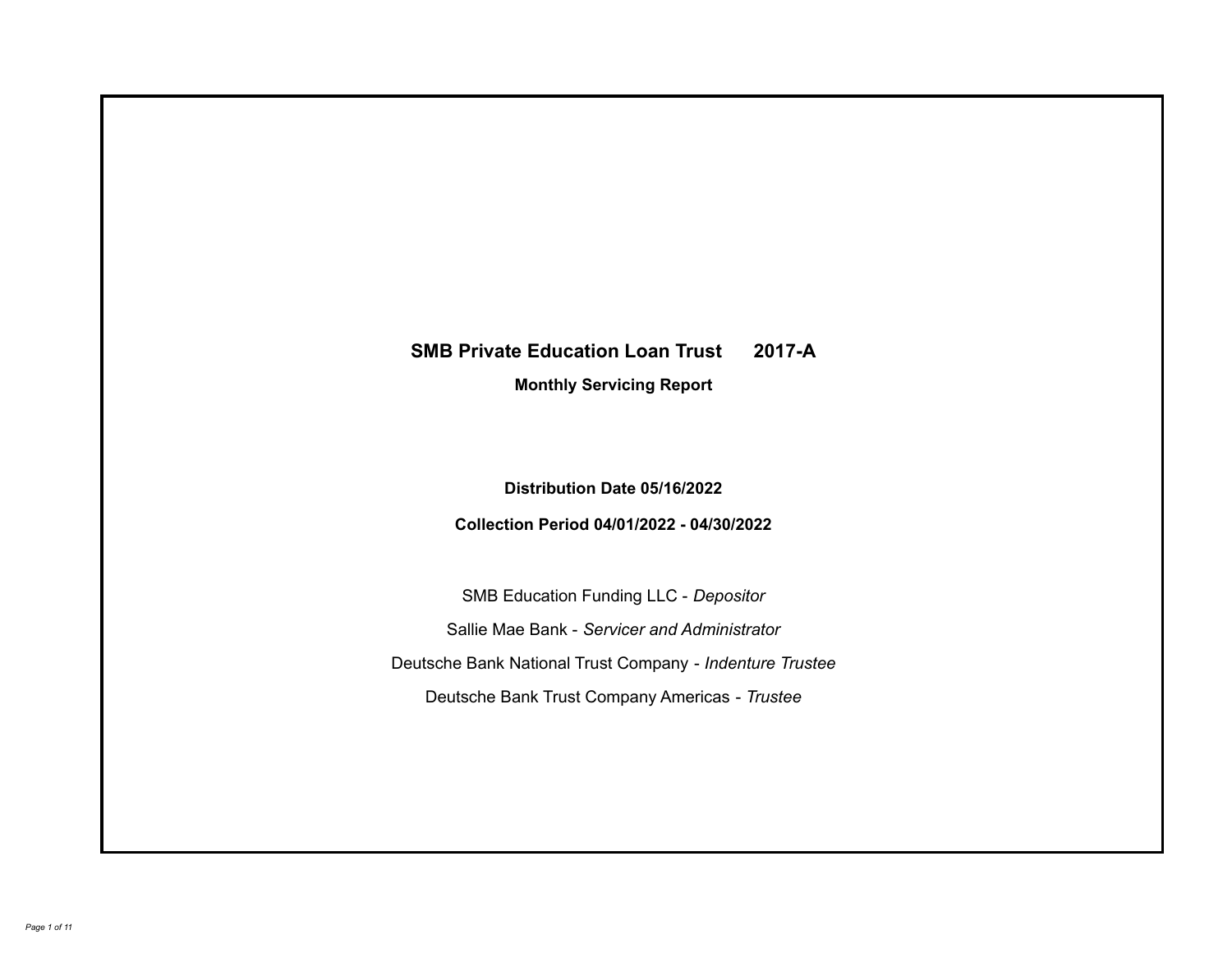A

| Α         | <b>Student Loan Portfolio Characteristics</b>   | <b>Settlement Date</b><br>02/08/2017 | 03/31/2022       | 04/30/2022       |
|-----------|-------------------------------------------------|--------------------------------------|------------------|------------------|
|           | <b>Principal Balance</b>                        | \$806,367,084.33                     | \$316,384,896.63 | \$309,022,169.09 |
|           | Interest to be Capitalized Balance              | 46,940,641.95                        | 8,513,695.50     | 8,494,174.28     |
|           | Pool Balance                                    | \$853,307,726.28                     | \$324,898,592.13 | \$317,516,343.37 |
|           |                                                 |                                      |                  |                  |
|           | Weighted Average Coupon (WAC)                   | 8.52%                                | 8.05%            | 8.25%            |
|           | Weighted Average Remaining Term                 | 130.20                               | 123.84           | 123.83           |
|           | Number of Loans                                 | 76,140<br>72,943                     | 30,811<br>29,393 | 30,174<br>28,778 |
|           | <b>Number of Borrowers</b><br>Pool Factor       |                                      | 0.380751963      | 0.372100631      |
|           | Since Issued Total Constant Prepayment Rate (1) |                                      | 10.63%           | 10.64%           |
| В         | <b>Debt Securities</b><br><b>Cusip/Isin</b>     | 04/15/2022                           |                  | 05/16/2022       |
|           | A <sub>2</sub> A<br>78448WAB1                   | \$88,714,507.24                      |                  | \$86,130,720.18  |
|           | A2B<br>78448WAC9                                | \$88,714,507.25                      |                  | \$86,130,720.18  |
|           | B<br>78448WAD7                                  | \$50,000,000.00                      |                  | \$50,000,000.00  |
| ${\bf C}$ |                                                 | 04/15/2022                           |                  |                  |
|           | <b>Certificates</b><br><b>Cusip/Isin</b>        |                                      |                  | 05/16/2022       |
|           | 78448W105<br>Residual                           | \$100,000.00                         |                  | \$100,000.00     |
| D         | <b>Account Balances</b>                         | 04/15/2022                           |                  | 05/16/2022       |
|           |                                                 |                                      |                  |                  |
|           | Reserve Account Balance                         | \$2,161,726.00                       |                  | \$2,161,726.00   |
| E         | <b>Asset / Liability</b>                        | 04/15/2022                           |                  | 05/16/2022       |
|           | Overcollateralization Percentage                | 30.00%                               |                  | 30.00%           |
|           | Specified Overcollateralization Amount          | \$97,469,577.64                      |                  | \$95,254,903.01  |
|           | Actual Overcollateralization Amount             | \$97,469,577.64                      |                  | \$95,254,903.01  |

(1) For additional information, see 'Since Issued CPR Methodology' found in section VIII of this report .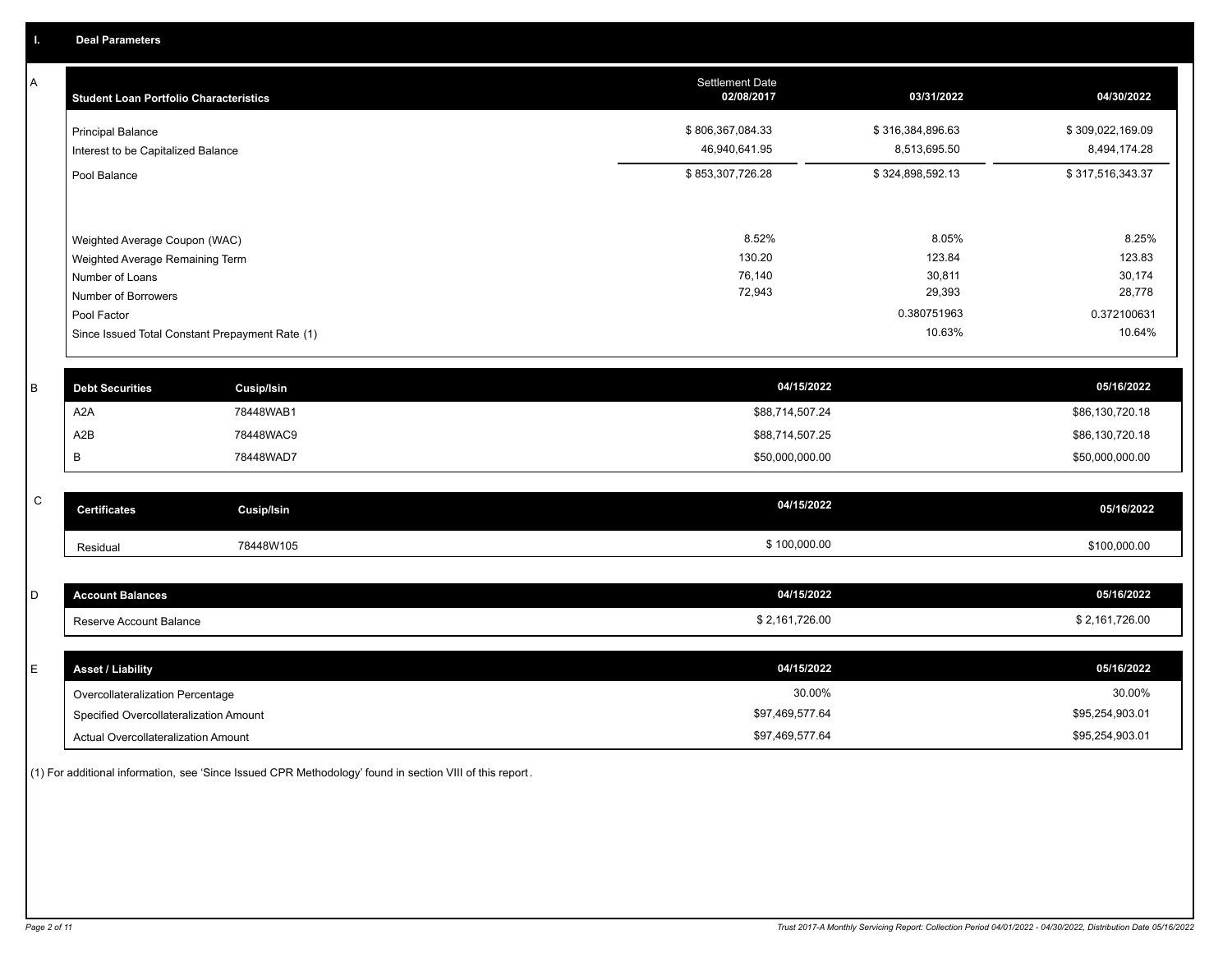## **II. 2017-A Trust Activity 04/01/2022 through 04/30/2022**

| $\mathsf{A}$ | <b>Student Loan Principal Receipts</b> |                |
|--------------|----------------------------------------|----------------|
|              | <b>Borrower Principal</b>              | 6,791,225.38   |
|              | Seller Principal Reimbursement         | 0.00           |
|              | Servicer Principal Reimbursement       | 0.00           |
|              | <b>Other Principal Deposits</b>        | 103,324.41     |
|              | <b>Total Principal Receipts</b>        | \$6,894,549.79 |

### B **Student Loan Interest Receipts**

| <b>Total Interest Receipts</b>  | \$1,800,859.52 |
|---------------------------------|----------------|
| Other Interest Deposits         | 163.11         |
| Servicer Interest Reimbursement | 0.00           |
| Seller Interest Reimbursement   | 0.00           |
| Borrower Interest               | 1,800,696.41   |

| C       | <b>Recoveries on Realized Losses</b>                             | \$83,779.44     |
|---------|------------------------------------------------------------------|-----------------|
| D       | <b>Investment Income</b>                                         | \$2,339.85      |
| Е       | <b>Funds Borrowed from Next Collection Period</b>                | \$0.00          |
| F.      | <b>Funds Repaid from Prior Collection Period</b>                 | \$0.00          |
| G       | Loan Sale or Purchase Proceeds                                   | \$0.00          |
| H       | <b>Initial Deposits to Distribution Account</b>                  | \$0.00          |
|         | <b>Excess Transferred from Other Accounts</b>                    | \$0.00          |
| J       | <b>Borrower Benefit Reimbursements</b>                           | \$0.00          |
| K       | <b>Other Deposits</b>                                            | \$0.00          |
| L       | <b>Other Fees Collected</b>                                      | \$0.00          |
| М       | <b>AVAILABLE FUNDS</b>                                           | \$8,781,528.60  |
| N       | Non-Cash Principal Activity During Collection Period             | \$(468, 177.75) |
| $\circ$ | Aggregate Purchased Amounts by the Depositor, Servicer or Seller | \$103,487.52    |
| P       | Aggregate Loan Substitutions                                     | \$0.00          |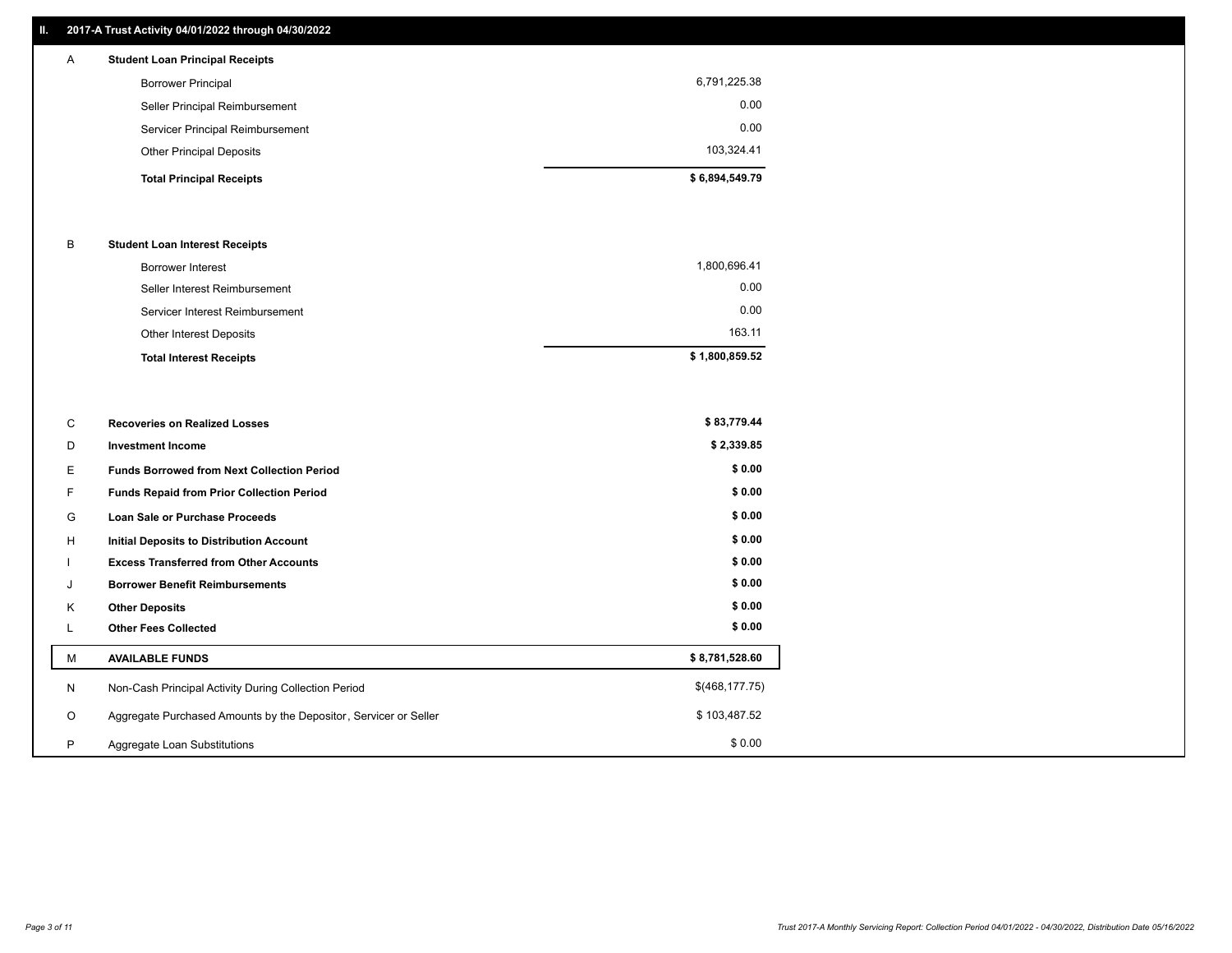| <b>Loans by Repayment Status</b> |                       |                          |            |                                                                  |                |                            |                          |         |                                                           |                |                            |
|----------------------------------|-----------------------|--------------------------|------------|------------------------------------------------------------------|----------------|----------------------------|--------------------------|---------|-----------------------------------------------------------|----------------|----------------------------|
|                                  |                       |                          | 04/30/2022 |                                                                  |                | 03/31/2022                 |                          |         |                                                           |                |                            |
|                                  |                       | <b>Wtd Avg</b><br>Coupon | # Loans    | <b>Principal and</b><br><b>Interest Accrued</b><br>to Capitalize | % of Principal | % of Loans in<br>Repay (1) | <b>Wtd Avg</b><br>Coupon | # Loans | Principal and<br><b>Interest Accrued</b><br>to Capitalize | % of Principal | % of Loans in<br>Repay (1) |
| INTERIM:                         | IN SCHOOL             | 9.39%                    | 423        | \$6,626,210.78                                                   | 2.087%         | $-$ %                      | 9.23%                    | 431     | \$6,712,574.64                                            | 2.066%         | $-$ %                      |
|                                  | GRACE                 | 8.98%                    | 129        | \$1,982,459.20                                                   | 0.624%         | $-$ %                      | 8.71%                    | 133     | \$1,982,198.79                                            | 0.610%         | $-$ %                      |
|                                  | <b>DEFERMENT</b>      | 9.09%                    | 1,711      | \$24,260,489.68                                                  | 7.641%         | $-$ %                      | 8.91%                    | 1,732   | \$24,551,801.14                                           | 7.557%         | $-$ %                      |
| <b>REPAYMENT:</b>                | <b>CURRENT</b>        | 8.13%                    | 26,550     | \$266,332,955.71                                                 | 83.880%        | 93.566%                    | 7.92%                    | 27,092  | \$272,420,858.69                                          | 83.848%        | 93.406%                    |
|                                  | 30-59 DAYS DELINQUENT | 8.71%                    | 492        | \$6,259,073.98                                                   | 1.971%         | 2.199%                     | 8.36%                    | 482     | \$6,118,540.57                                            | 1.883%         | 2.098%                     |
|                                  | 60-89 DAYS DELINQUENT | 8.71%                    | 252        | \$3,520,276.51                                                   | 1.109%         | 1.237%                     | 8.63%                    | 307     | \$4,668,780.90                                            | 1.437%         | 1.601%                     |
|                                  | 90+ DAYS DELINQUENT   | 8.86%                    | 254        | \$3,831,594.83                                                   | 1.207%         | 1.346%                     | 8.61%                    | 236     | \$3,470,085.80                                            | 1.068%         | 1.190%                     |
|                                  | <b>FORBEARANCE</b>    | 7.58%                    | 363        | \$4,703,282.68                                                   | 1.481%         | 1.652%                     | 7.82%                    | 398     | \$4,973,751.60                                            | 1.531%         | 1.705%                     |
| <b>TOTAL</b>                     |                       |                          | 30,174     | \$317,516,343.37                                                 | 100.00%        | 100.00%                    |                          | 30,811  | \$324,898,592.13                                          | 100.00%        | 100.00%                    |

Percentages may not total 100% due to rounding \*

1 Loans classified in "Repayment" include any loan for which interim interest only, \$25 fixed payments or full principal and interest payments are due.

|                         |                                                                                                                            |                          | <b>Loans by Borrower Status</b> |                                                           |                |                                |                          |         |                                                           |                |                                |
|-------------------------|----------------------------------------------------------------------------------------------------------------------------|--------------------------|---------------------------------|-----------------------------------------------------------|----------------|--------------------------------|--------------------------|---------|-----------------------------------------------------------|----------------|--------------------------------|
|                         |                                                                                                                            |                          |                                 | 04/30/2022                                                |                |                                | 03/31/2022               |         |                                                           |                |                                |
|                         |                                                                                                                            | <b>Wtd Avg</b><br>Coupon | # Loans                         | Principal and<br><b>Interest Accrued</b><br>to Capitalize | % of Principal | % of Loans in<br>P&I Repay (2) | <b>Wtd Avg</b><br>Coupon | # Loans | Principal and<br><b>Interest Accrued</b><br>to Capitalize | % of Principal | % of Loans in<br>P&I Repay (2) |
| <b>INTERIM:</b>         | IN SCHOOL                                                                                                                  | 9.03%                    | 798                             | \$12,101,035.22                                           | 3.811%         | $-$ %                          | 8.85%                    | 817     | \$12,368,840.91                                           | 3.807%         | $-$ %                          |
|                         | <b>GRACE</b>                                                                                                               | 8.72%                    | 232                             | \$3,352,473.93                                            | 1.056%         | $-$ %                          | 8.50%                    | 238     | \$3,348,949.64                                            | 1.031%         | $-$ %                          |
|                         | <b>DEFERMENT</b>                                                                                                           | 8.73%                    | 3,122                           | \$41,835,312.00                                           | 13.176%        | $-$ %                          | 8.53%                    | 3,149   | \$42,001,256.74                                           | 12.927%        | $-$ %                          |
| P&I REPAYMENT:          | <b>CURRENT</b>                                                                                                             | 8.11%                    | 24,678                          | \$242,116,429.34                                          | 76.253%        | 93.040%                        | 7.91%                    | 25,203  | \$248,207,244.91                                          | 76.395%        | 92.899%                        |
|                         | 30-59 DAYS DELINQUENT                                                                                                      | 8.70%                    | 479                             | \$6,128,717.91                                            | 1.930%         | 2.355%                         | 8.36%                    | 471     | \$5,965,311.74                                            | 1.836%         | 2.233%                         |
|                         | 60-89 DAYS DELINQUENT                                                                                                      | 8.70%                    | 250                             | \$3,485,765.70                                            | 1.098%         | 1.340%                         | 8.63%                    | 302     | \$4,594,850.11                                            | 1.414%         | 1.720%                         |
|                         | 90+ DAYS DELINQUENT                                                                                                        | 8.87%                    | 252                             | \$3,793,326.59                                            | 1.195%         | 1.458%                         | 8.62%                    | 233     | \$3,438,386.48                                            | 1.058%         | 1.287%                         |
|                         | FORBEARANCE                                                                                                                | 7.58%                    | 363                             | \$4,703,282.68                                            | 1.481%         | 1.807%                         | 7.82%                    | 398     | \$4,973,751.60                                            | 1.531%         | 1.862%                         |
| <b>TOTAL</b><br>$\star$ | Percentages may not total 100% due to rounding                                                                             |                          | 30,174                          | \$317,516,343.37                                          | 100.00%        | 100.00%                        |                          | 30,811  | \$324,898,592.13                                          | 100.00%        | 100.00%                        |
| 2                       | Loans classified in "P&I Repayment" includes only those loans for which scheduled principal and interest payments are due. |                          |                                 |                                                           |                |                                |                          |         |                                                           |                |                                |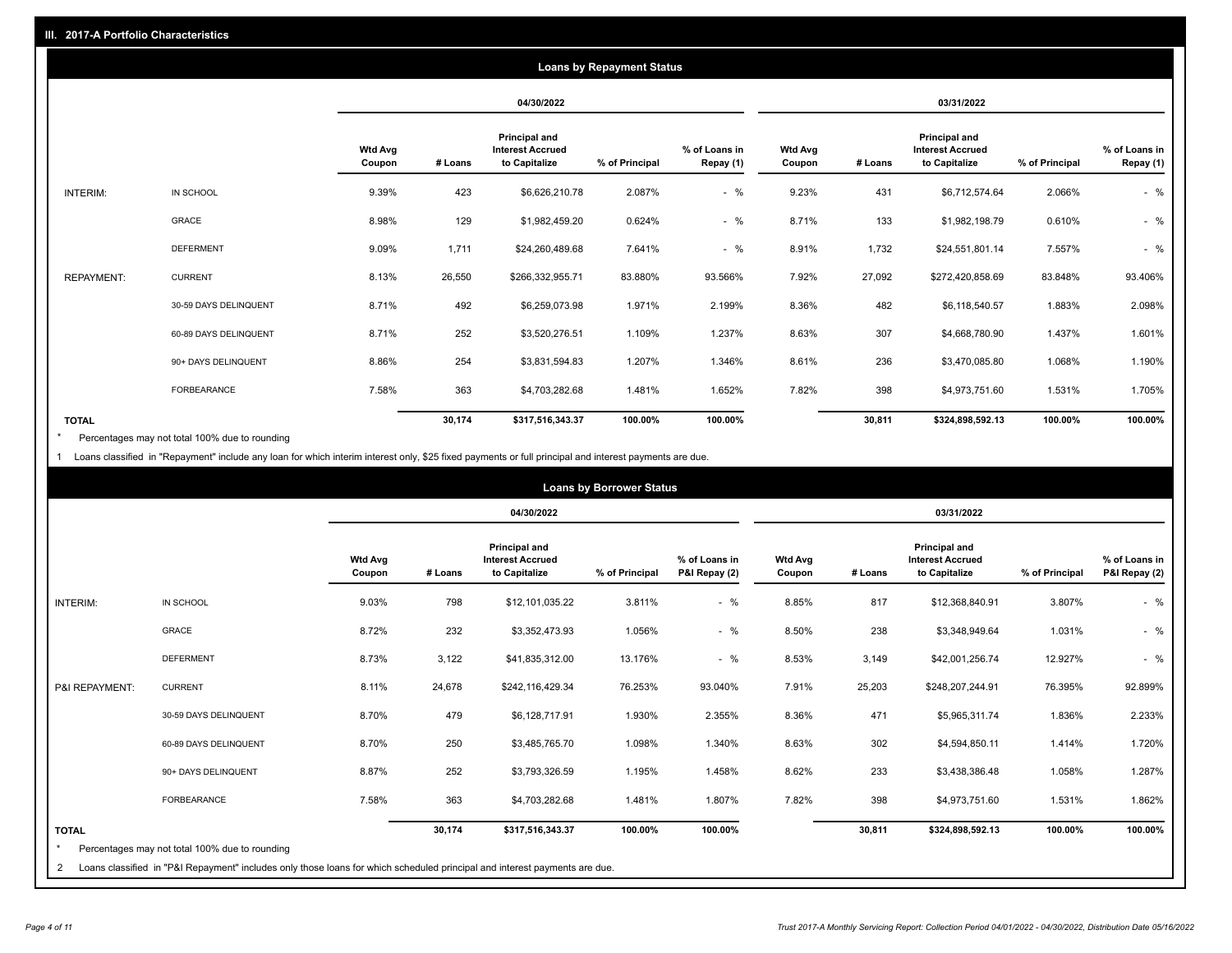|                                                                                                  | 4/30/2022        | 3/31/2022        |
|--------------------------------------------------------------------------------------------------|------------------|------------------|
| Pool Balance                                                                                     | \$317,516,343.37 | \$324,898,592.13 |
| Total # Loans                                                                                    | 30,174           | 30,811           |
| Total # Borrowers                                                                                | 28,778           | 29,393           |
| Weighted Average Coupon                                                                          | 8.25%            | 8.05%            |
| Weighted Average Remaining Term                                                                  | 123.83           | 123.84           |
| Percent of Pool - Cosigned                                                                       | 93.2%            | 93.2%            |
| Percent of Pool - Non Cosigned                                                                   | 6.8%             | 6.8%             |
| Borrower Interest Accrued for Period                                                             | \$2,078,739.78   | \$2,142,949.97   |
| Outstanding Borrower Interest Accrued                                                            | \$11,688,684.54  | \$11,809,373.48  |
| Gross Principal Realized Loss - Periodic *                                                       | \$818,809.82     | \$771,334.45     |
| Gross Principal Realized Loss - Cumulative *                                                     | \$40,315,224.99  | \$39,496,415.17  |
| Recoveries on Realized Losses - Periodic                                                         | \$83,779.44      | \$137,009.85     |
| Recoveries on Realized Losses - Cumulative                                                       | \$5,819,940.09   | \$5,736,160.65   |
| Net Losses - Periodic                                                                            | \$735,030.38     | \$634,324.60     |
| Net Losses - Cumulative                                                                          | \$34,495,284.90  | \$33,760,254.52  |
| Non-Cash Principal Activity - Capitalized Interest                                               | \$354,584.85     | \$1,286,809.05   |
| Since Issued Total Constant Prepayment Rate (CPR) (1)                                            | 10.64%           | 10.63%           |
| <b>Loan Substitutions</b>                                                                        | \$0.00           | \$0.00           |
| <b>Cumulative Loan Substitutions</b>                                                             | \$0.00           | \$0.00           |
| <b>Unpaid Servicing Fees</b>                                                                     | \$0.00           | \$0.00           |
| <b>Unpaid Administration Fees</b>                                                                | \$0.00           | \$0.00           |
| <b>Unpaid Carryover Servicing Fees</b>                                                           | \$0.00           | \$0.00           |
| Note Interest Shortfall                                                                          | \$0.00           | \$0.00           |
| Loans in Modification                                                                            | \$25,079,816.57  | \$26,635,667.78  |
| % of Loans in Modification as a % of Loans in Repayment (P&I)                                    | 9.82%            | 10.16%           |
|                                                                                                  |                  |                  |
| % Annualized Gross Principal Realized Loss - Periodic as a %<br>of Loans in Repayment (P&I) * 12 | 3.85%            | 3.53%            |
| % Gross Principal Realized Loss - Cumulative as a % of                                           |                  |                  |
| Original Pool Balance                                                                            | 4.72%            | 4.63%            |

\* In accordance with the Servicer's current policies and procedures, after September 1, 2017 loans subject to bankruptcy claims generally will not be reported as a charged- off unless and until they are delinquent for 120

(1) For additional information, see 'Since Issued CPR Methodology' found in section VIII of this report .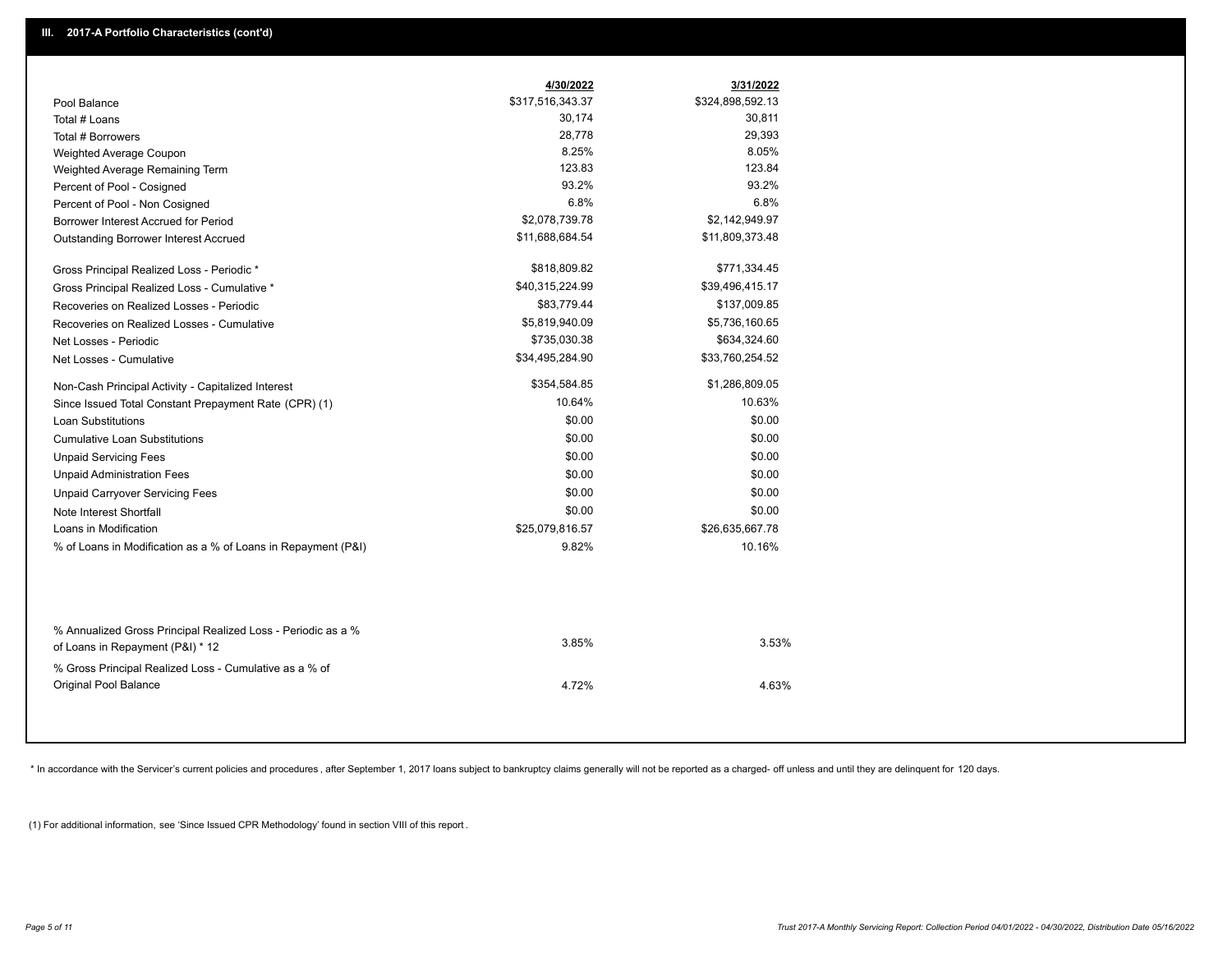## **Loan Program**

A

|                                    | Weighted<br>Average | # LOANS | <b>\$ AMOUNT</b> | $%$ *    |
|------------------------------------|---------------------|---------|------------------|----------|
| - Smart Option Interest-Only Loans | 7.15%               | 5,960   | \$40,138,711.48  | 12.641%  |
| - Smart Option Fixed Pay Loans     | 8.24%               | 7,962   | \$99,739,076.64  | 31.412%  |
| - Smart Option Deferred Loans      | 8.51%               | 16,252  | \$177,638,555.25 | 55.946%  |
| - Other Loan Programs              | $0.00\%$            | 0       | \$0.00           | 0.000%   |
| <b>Total</b>                       | 8.25%               | 30,174  | \$317,516,343.37 | 100.000% |

\* Percentages may not total 100% due to rounding

B

C

**Index Type**

|                       | Weighted<br>Average | # LOANS | <b>\$ AMOUNT</b> | % *      |
|-----------------------|---------------------|---------|------------------|----------|
| - Fixed Rate Loans    | 8.05%               | 6,230   | \$77,708,796.82  | 24.474%  |
| - LIBOR Indexed Loans | 8.32%               | 23,944  | \$239,807,546.55 | 75.526%  |
| - Other Index Rates   | $0.00\%$            | 0       | \$0.00           | 0.000%   |
| <b>Total</b>          | 8.25%               | 30,174  | \$317,516,343.37 | 100.000% |

\* Percentages may not total 100% due to rounding

# **Weighted Average Recent FICO**

| 1,958<br>1,885<br>3,148<br>6,303 | \$22,299,693.64<br>\$21,685,786.09<br>\$36,227,961.23 | 7.023%<br>6.830%<br>11.410% |
|----------------------------------|-------------------------------------------------------|-----------------------------|
|                                  |                                                       |                             |
|                                  |                                                       |                             |
|                                  |                                                       |                             |
|                                  | \$69,373,899.84                                       | 21.849%                     |
| 16,880                           | \$167,929,002.57                                      | 52.888%                     |
| 0                                | \$0.00                                                | 0.000%                      |
| 30,174                           | \$317,516,343.37                                      | 100.000%                    |
|                                  |                                                       |                             |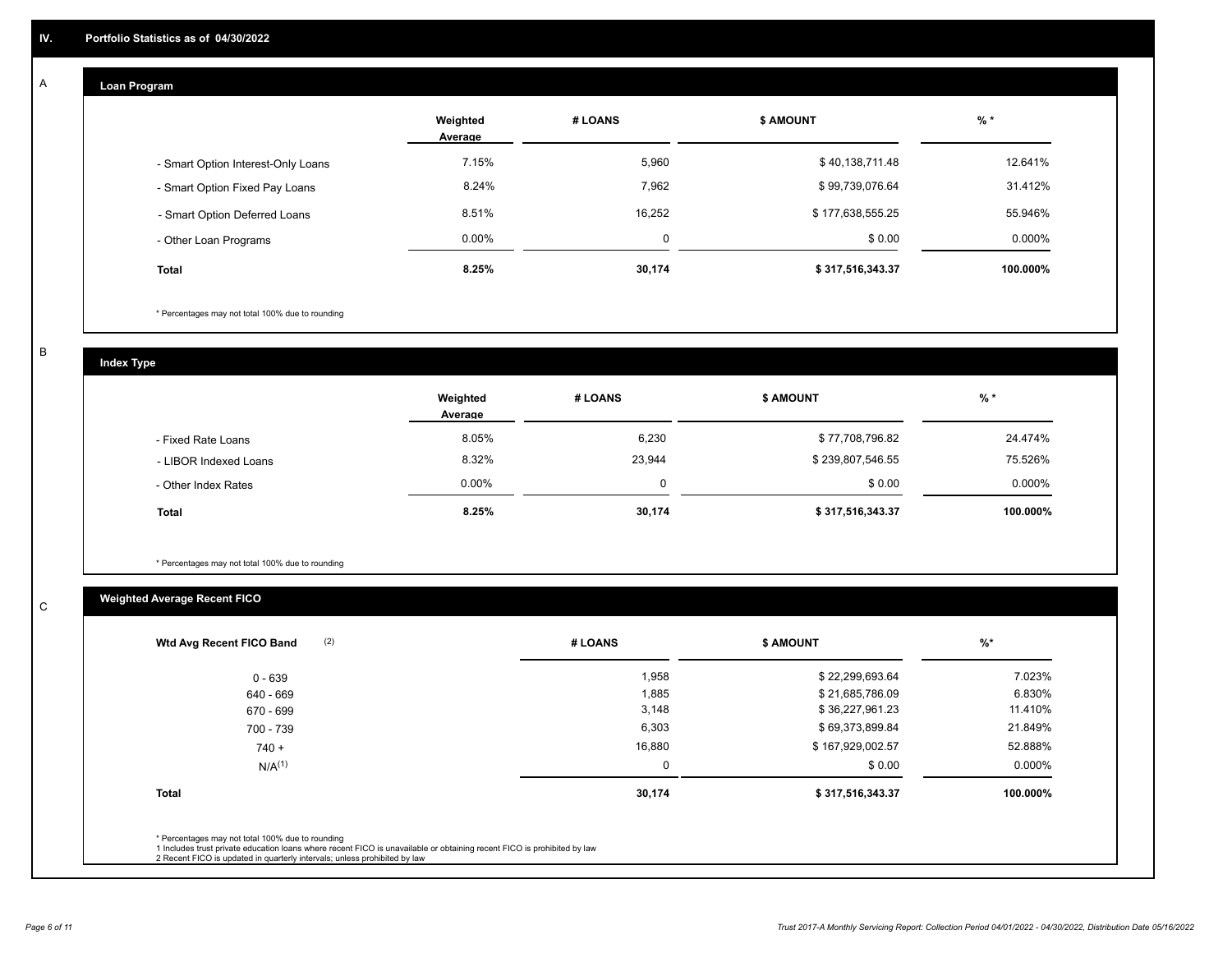| V. | 2017-A Reserve Account, Principal Distribution, and R-2 Certificate Calculations                                                                                                                                          |                  |  |
|----|---------------------------------------------------------------------------------------------------------------------------------------------------------------------------------------------------------------------------|------------------|--|
| А. | <b>Reserve Account</b>                                                                                                                                                                                                    |                  |  |
|    | Specified Reserve Account Balance                                                                                                                                                                                         | \$2,161,726.00   |  |
|    | Actual Reserve Account Balance                                                                                                                                                                                            | \$2,161,726.00   |  |
| В. | <b>Principal Distribution Amount</b>                                                                                                                                                                                      |                  |  |
|    | <b>Class A Notes Outstanding</b><br>i.                                                                                                                                                                                    | \$177,429,014.49 |  |
|    | Pool Balance<br>ii.                                                                                                                                                                                                       | \$317,516,343.37 |  |
|    | First Priority Principal Distribution Amount (i - ii)<br>iii.                                                                                                                                                             | \$0.00           |  |
|    | Class A and B Notes Outstanding<br>iv.                                                                                                                                                                                    | \$227,429,014.49 |  |
|    | First Priority Principal Distribution Amount<br>۷.                                                                                                                                                                        | \$0.00           |  |
|    | Pool Balance<br>vi.                                                                                                                                                                                                       | \$317,516,343.37 |  |
|    | Specified Overcollateralization Amount<br>vii.                                                                                                                                                                            | \$95,254,903.01  |  |
|    | Regular Principal Distribution Amount (if (iv > 0, (iv - v) - (vi - vii))<br>viii.                                                                                                                                        | \$5,167,574.13   |  |
|    | Pool Balance<br>ix.                                                                                                                                                                                                       | \$317,516,343.37 |  |
|    | 10% of Initial Pool Balance<br>х.                                                                                                                                                                                         | \$85,330,772.63  |  |
|    | First Priority Principal Distribution Amount<br>xi.                                                                                                                                                                       | \$0.00           |  |
|    | Regular Principal Distribution Amount<br>xii.                                                                                                                                                                             | \$5,167,574.13   |  |
|    | Available Funds (after payment of waterfall items A through I)<br>xiii.                                                                                                                                                   | \$2,924,589.24   |  |
|    | xiv. Additional Principal Distribution Amount (if(vi <= x,min(xiii, vi - xi - xii)))                                                                                                                                      | \$0.00           |  |
| C. | R-2 Certificate                                                                                                                                                                                                           |                  |  |
|    | <b>Previous Notional Balance</b>                                                                                                                                                                                          | \$52,541,061.00  |  |
|    | Shortfall of Principal                                                                                                                                                                                                    | \$0.00           |  |
|    | Shortfall of Interest                                                                                                                                                                                                     | \$0.00           |  |
|    | <b>Current Notional Balance</b>                                                                                                                                                                                           | \$52,541,061.00  |  |
|    | Excess Distribution Allocated (1)                                                                                                                                                                                         | \$814,483.14     |  |
| D. | R-3 Certificate                                                                                                                                                                                                           |                  |  |
|    | <b>Previous Notional Balance</b>                                                                                                                                                                                          | \$3,738,084.83   |  |
|    | Remaining Principal Collections (2)                                                                                                                                                                                       | \$0.00           |  |
|    | <b>Current Notional Balance</b>                                                                                                                                                                                           | \$2,919,275.01   |  |
|    | 1. Until the notional amount of the R-2 Certificate is reduced to zero and if there is excess cash through the distribution available it will be distributed to the R-2 Certificate, otherwise the<br>amount will be zero |                  |  |

amount will be zero<br>2. Payments will be made after the principal balance of each class of notes has been reduced to zero and the pool balance is less than or equal to the principal balance of the R-3 **Certificate**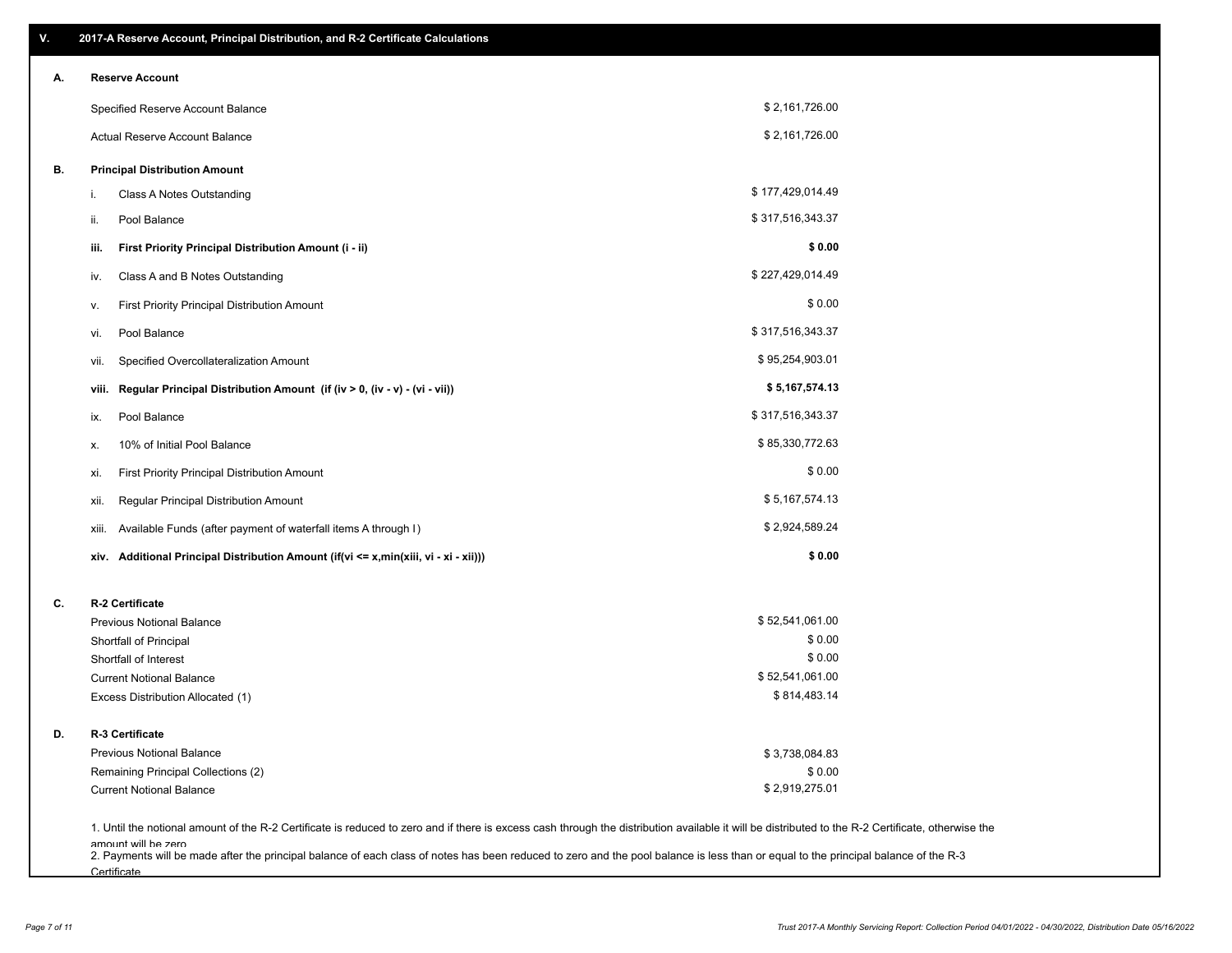|                                                         | Paid           | <b>Funds Balance</b> |
|---------------------------------------------------------|----------------|----------------------|
| <b>Total Available Funds</b>                            |                | \$8,781,528.60       |
| <b>Trustee Fees</b><br>A                                | \$0.00         | \$8,781,528.60       |
| <b>Servicing Fees</b><br>В                              | \$211,197.89   | \$8,570,330.71       |
| C<br>i. Administration Fees                             | \$8,333.00     | \$8,561,997.71       |
| ii. Unreimbursed Administrator Advances plus any Unpaid | \$0.00         | \$8,561,997.71       |
| Class A Noteholders Interest Distribution Amount<br>D   | \$324,001.01   | \$8,237,996.70       |
| Е<br>First Priority Principal Payment                   | \$0.00         | \$8,237,996.70       |
| Class B Noteholders Interest Distribution Amount<br>F.  | \$145,833.33   | \$8,092,163.37       |
| <b>Reinstatement Reserve Account</b><br>G               | \$0.00         | \$8,092,163.37       |
| H<br>Regular Principal Distribution                     | \$5,167,574.13 | \$2,924,589.24       |
| <b>Carryover Servicing Fees</b>                         | \$0.00         | \$2,924,589.24       |
| Additional Principal Distribution Amount<br>J           | \$0.00         | \$2,924,589.24       |
| Unpaid Expenses of Trustee<br>Κ                         | \$0.00         | \$2,924,589.24       |
| Unpaid Expenses of Administrator<br>L                   | \$0.00         | \$2,924,589.24       |
| i. Remaining Funds to the R-1 Certificateholder(s)<br>м | \$2,110,106.10 | \$814,483.14         |
| ii. Remaining Funds to the R-2 Certificateholder(s)     | \$814,483.14   | \$0.00               |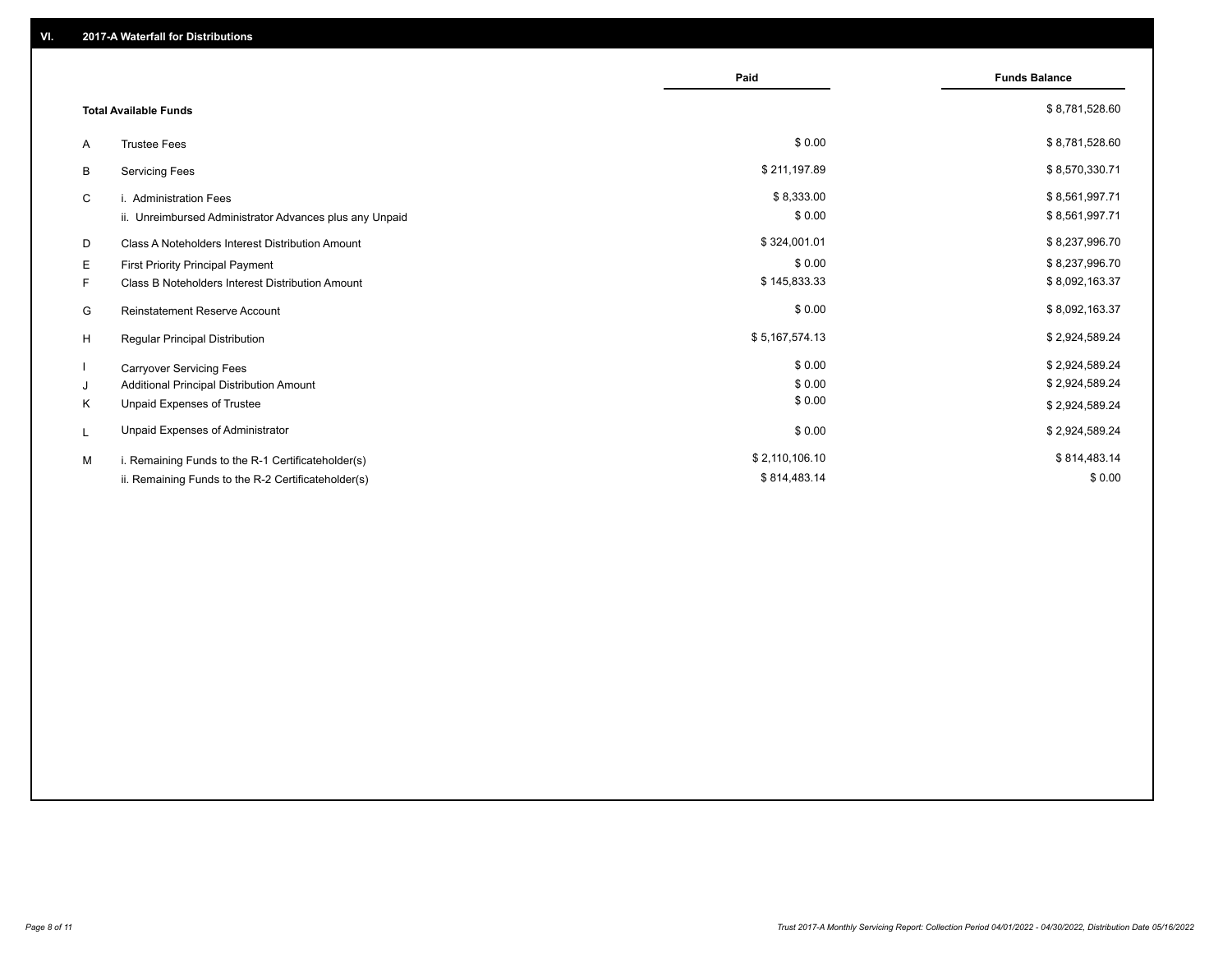| <b>Distribution Amounts</b>                                |                         |                         |                         |
|------------------------------------------------------------|-------------------------|-------------------------|-------------------------|
|                                                            | A <sub>2</sub> A        | A <sub>2</sub> B        | в                       |
| Cusip/Isin                                                 | 78448WAB1               | 78448WAC9               | 78448WAD7               |
| <b>Beginning Balance</b>                                   | \$88,714,507.24         | \$88,714,507.25         | \$50,000,000.00         |
| Index                                                      | <b>FIXED</b>            | <b>LIBOR</b>            | <b>FIXED</b>            |
| Spread/Fixed Rate                                          | 2.88%                   | 0.90%                   | 3.50%                   |
| Record Date (Days Prior to Distribution)                   | 1 NEW YORK BUSINESS DAY | 1 NEW YORK BUSINESS DAY | 1 NEW YORK BUSINESS DAY |
| <b>Accrual Period Begin</b>                                | 4/15/2022               | 4/15/2022               | 4/15/2022               |
| <b>Accrual Period End</b>                                  | 5/15/2022               | 5/16/2022               | 5/15/2022               |
| <b>Daycount Fraction</b>                                   | 0.08333333              | 0.08611111              | 0.08333333              |
| Interest Rate*                                             | 2.88000%                | 1.45414%                | 3.50000%                |
| <b>Accrued Interest Factor</b>                             | 0.002400000             | 0.001252176             | 0.002916667             |
| <b>Current Interest Due</b>                                | \$212,914.82            | \$111,086.19            | \$145,833.33            |
| Interest Shortfall from Prior Period Plus Accrued Interest | $\mathsf{\$}$ -         | $$ -$                   | $\mathsf{\$}$ -         |
| <b>Total Interest Due</b>                                  | \$212,914.82            | \$111,086.19            | \$145,833.33            |
| <b>Interest Paid</b>                                       | \$212,914.82            | \$111,086.19            | \$145,833.33            |
| Interest Shortfall                                         | $\mathcal{S}$ -         | $$ -$                   | $$ -$                   |
| <b>Principal Paid</b>                                      | \$2,583,787.06          | \$2,583,787.07          | $$ -$                   |
| <b>Ending Principal Balance</b>                            | \$86,130,720.18         | \$86,130,720.18         | \$50,000,000.00         |
| Paydown Factor                                             | 0.012017614             | 0.012017614             | 0.000000000             |
| <b>Ending Balance Factor</b>                               | 0.400608001             | 0.400608001             | 1.000000000             |

\* Pay rates for Current Distribution. For the interest rates applicable to the next distribution date, please see https://www.salliemae.com/about/investors/data/SMBabrate.txt.

**VII. 2017-A Distributions**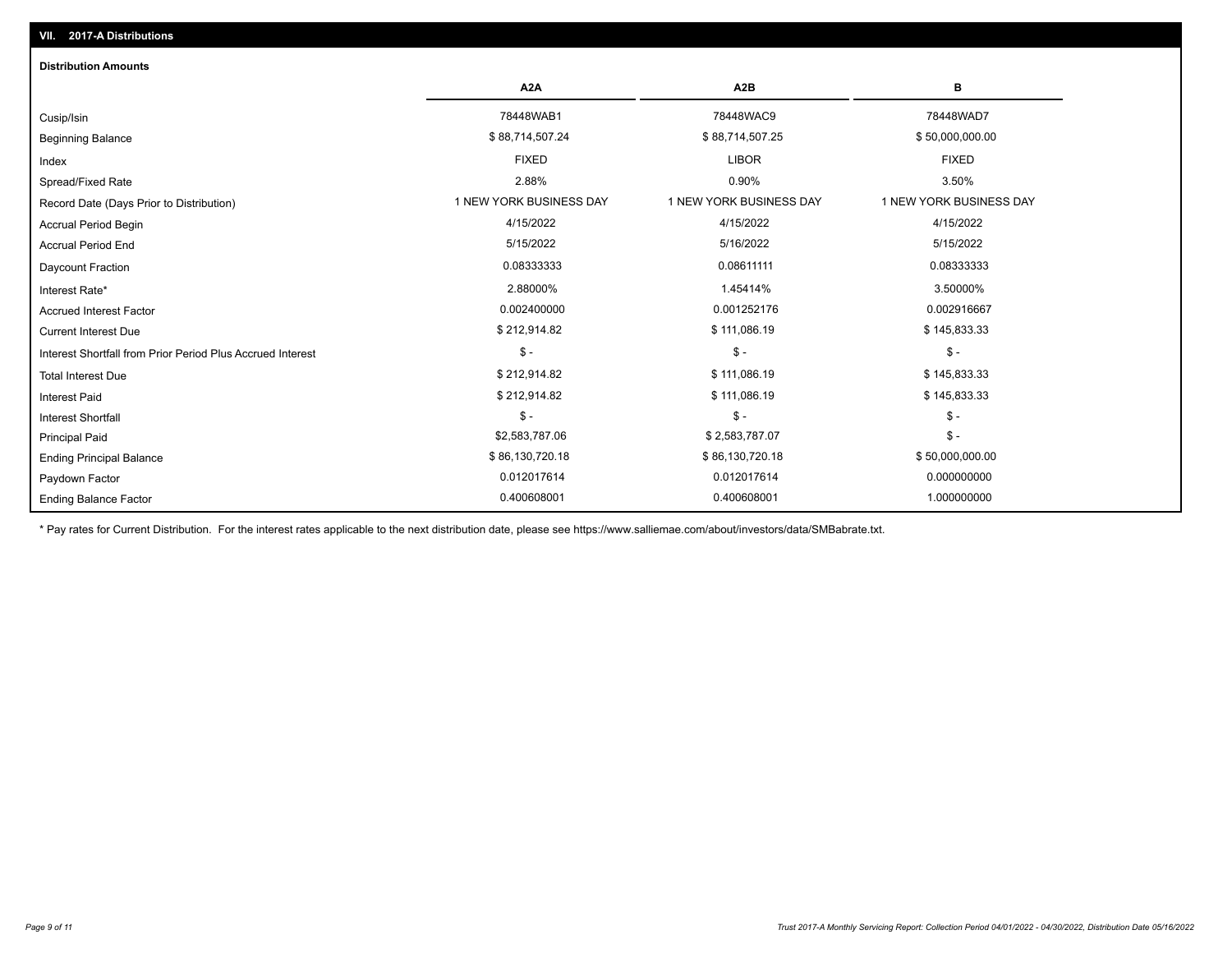#### **Since Issued Total CPR**

$$
\text{total cPR} = 1 - \left(\frac{APB}{PPB}\right)^{\left(\frac{12}{MSC}\right)}
$$

APB = Actual period-end Pool Balance PPB = Projected period-end Pool Balance assuming no prepayments and no defaults Pool Balance = Sum(Principal Balance + Interest Accrued to Capitalize Balance) MSC = Months Since Cut-Off

I J Ι

#### **Since-Issued Total Constant Prepayment Rate (CPR)**

Since-Issued Total CPR measures prepayments, both voluntary and involuntary, for a trust student loan pool over the life of a transaction. For each trust distribution, the actual month-end pool balance is compared against a month-end pool balance originally projected at issuance assuming no prepayments and defaults. For purposes of Since- Issued Total CPR calculations, projected period end pool balance assumes in-school status loans have up to a six month grace period before moving to repayment, grace status loans remain in grace status until their status end date and then to move to full principal and interest repayment, loans subject to interim interest or fixed payments during their in-school and grace period continue paying interim interest or fixed payments until full